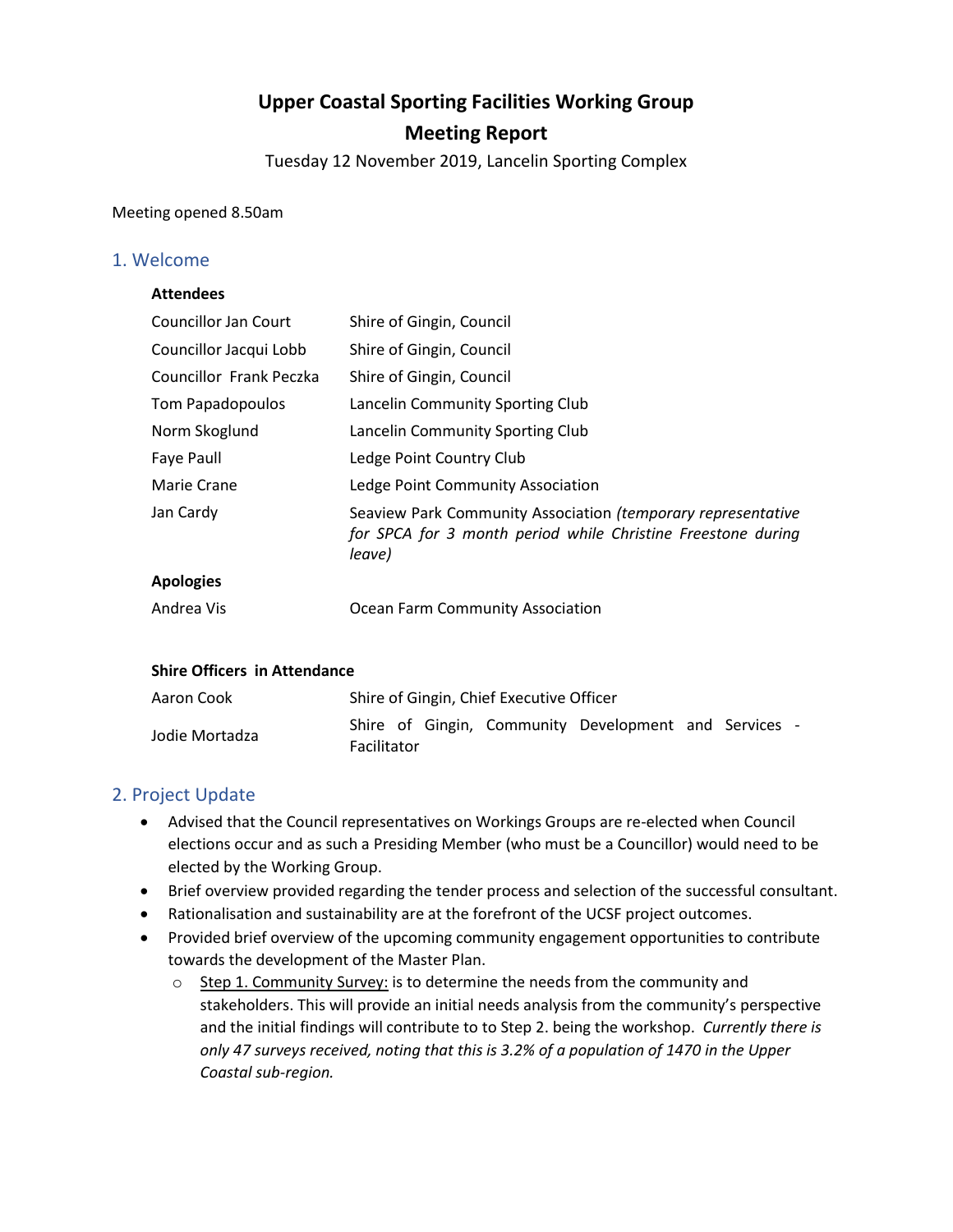- $\circ$  Step 2. Workshop (Visioning): invites community to participate in determining and working towards a collective vision for the Upper Coastal Sporting Facilities Master Plan, including functions and facilities. The initial Survey results will contribute to this workshop discussions. *Currently there is 8 registrations for this workshop.*
- $\circ$  Step 2. Workshop (Priorities): invites community to participate in the final step which is determining the priority of proposed inclusions taking into account the budget constraints and the staging of the project. *Currently there is 2 registrations for this workshop.*

# 3. Working Group Presiding Member Nominations

- Nominations for the Presiding member was discussed with the following points raised
	- o Previous Presiding Member Councillor John Elgin did not live/work in the Upper Coastal area and therefore could take an objective position (not bias) in the position. Concerns were raised as bias could become a potential issue if the elected Presiding Member was located within one of the town areas. Advised that all Councillors on the Working Group are to represent the whole of the community and must be impartial as a representative from Council on the Working Group. If any working group member had concerns that this was not the case they were encouraged to speak with the present Shire Officers.
	- $\circ$  Concern that there may not be continuity if a previous Working Group Councillor was not elected as the Presiding Member. Discussions occurred that the intent of the 'Presiding Member' role was to Chair the meetings and that there was continuity with the initial working group members and Councillors involved.
	- o Discussions were around the need for a Deputy Presiding Member and that this person must be a Councillor as per the Terms of Reference.
- Nominations for the Presiding Member were called
	- o Councillor Frank Peczka accepted nomination by Tom Papadopoulos and seconded by Norm Skoglund.
	- $\circ$  Councillor Jan Court accepted nomination by Faye Paull and seconded by Marie Crane
	- o Voting took place by a show of hands with votes registered as follows:
		- Councillor Frank Peczka Frank, Jacqui, Tom, Norm, and Jan
		- Councillor Jan Court Jan, Faye and Marie
	- o Councillor Frank Peczka was elected the Presiding Member. Councillor Peczka requested the nomination for a Deputy Presiding Member.
	- o Nominations for the Deputy Presiding Member:
		- Councillor Jan Court accepted nomination by Tom Papadopoulos and seconded by Marie Crane
	- o Councillor Jan Court was elected the Deputy Presiding Member.